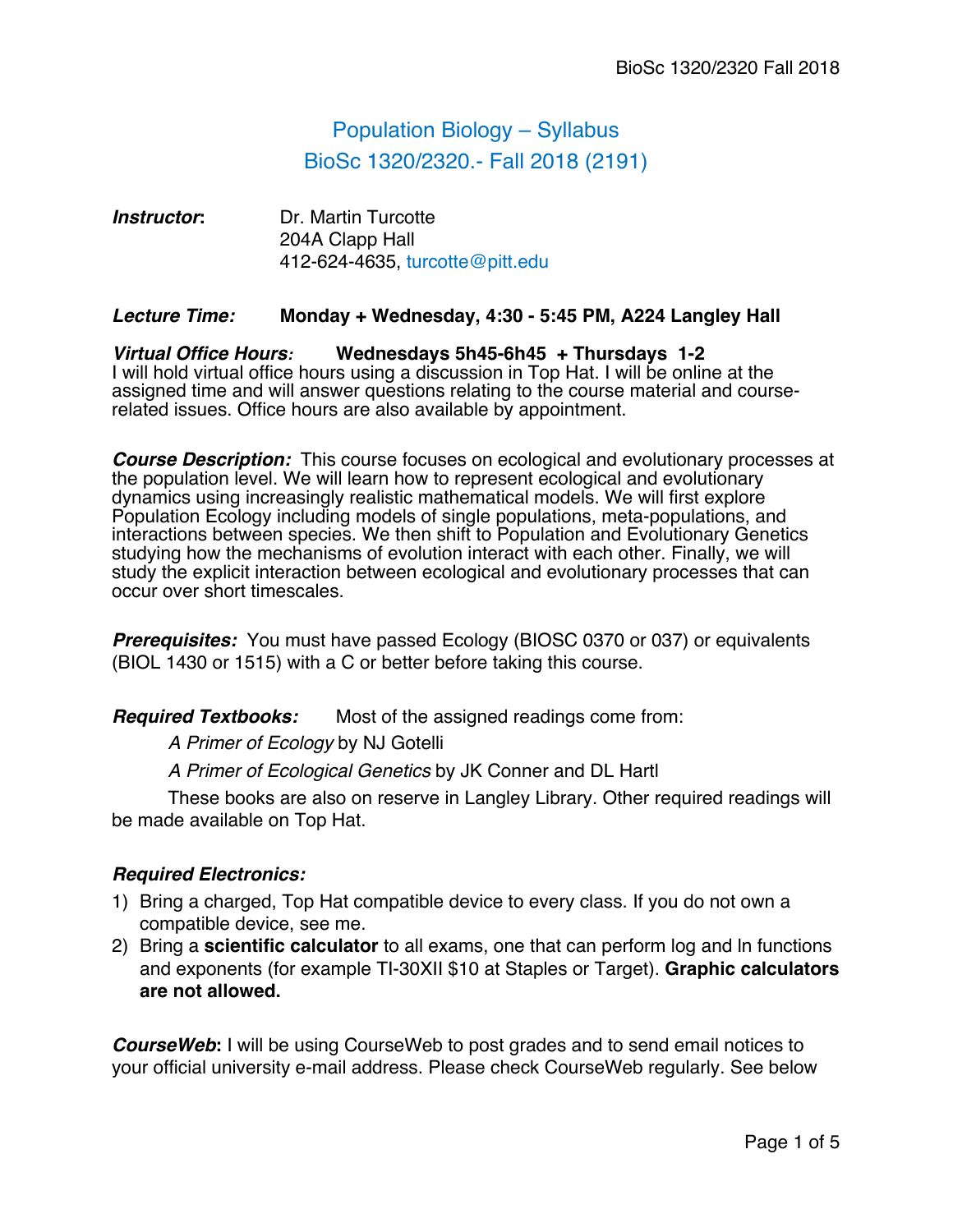for the *E-mail Communication Policy.* If you need help, contact the computer help desk at 412-624-HELP.

## *Top Hat:* **Join Code: 378306**



All material, including slides, in-class activities, practice problems, literature discussion papers and assignments, will be distributed using Top Hat. In addition, I will use Top Hat in class to give lectures, ask questions, and give quizzes and for virtual office hours. You are expected to bring a charged Top Hat compatible device to class. All Top Hat functions used in this class are

now free to Pitt students. If you are caught answering Top Hat questions for another student or assisting a student outside the classroom with Top Hat, both of you will receive a 0 for all Top Hat related activities for the semester.

*Lecture Participation:* Up to 60 points (15% of your grade) can be earned from inclass activities using Top Hat. Points will be based on some combination of participation and correctly answering questions at my discretion. Most of these points can only be earned in-class. I will apply a +**10% point buffer** equally to all students. This buffer is there to mitigate missing points due to absences, tardiness, lack of a device, technology issues, etc... In-class activities will not usually be advertised ahead of the class period.

*Literature Discussions:* **These will take place across the hall in Langley A219B.** It is important to understand how the topics and methods we see in class apply and are used in the primary scientific literature. Students will participate in three literature discussions. Papers to read will be posted well before each discussion. Students must complete a discussion assignment and upload it to **Top Hat by 3:30 PM** on the day of the discussion. Part of the assignment will include preparing questions which you will use as a basis for group discussion. Points for discussion will be based on your assignment and participation.

*Exams:* There will be three examinations, on the dates given on the course schedule. Each exam is worth 100 points. Exams will include terms, definitions, interpretation of tables, graphs, equations and their parameters, and analytical problems. The questions will be based primarily on the material covered in the lectures but can include material in the required readings and general questions concerning the literature papers. The exams will test proficiency with new material since the previous exam (this includes the third exam). Because I hope you will emerge with a synthesis of material from throughout the course, questions will sometimes make use of material covered in previous exam(s).

*Missed Exam:* **There are no make-up exams or extra credit opportunities in this course.** You may miss one exam only under exceptional circumstances of illness, severe personal trauma, or (rarely) University business, and only if you bring a signed note from a doctor (illness), parent (personal trauma), or a University official (University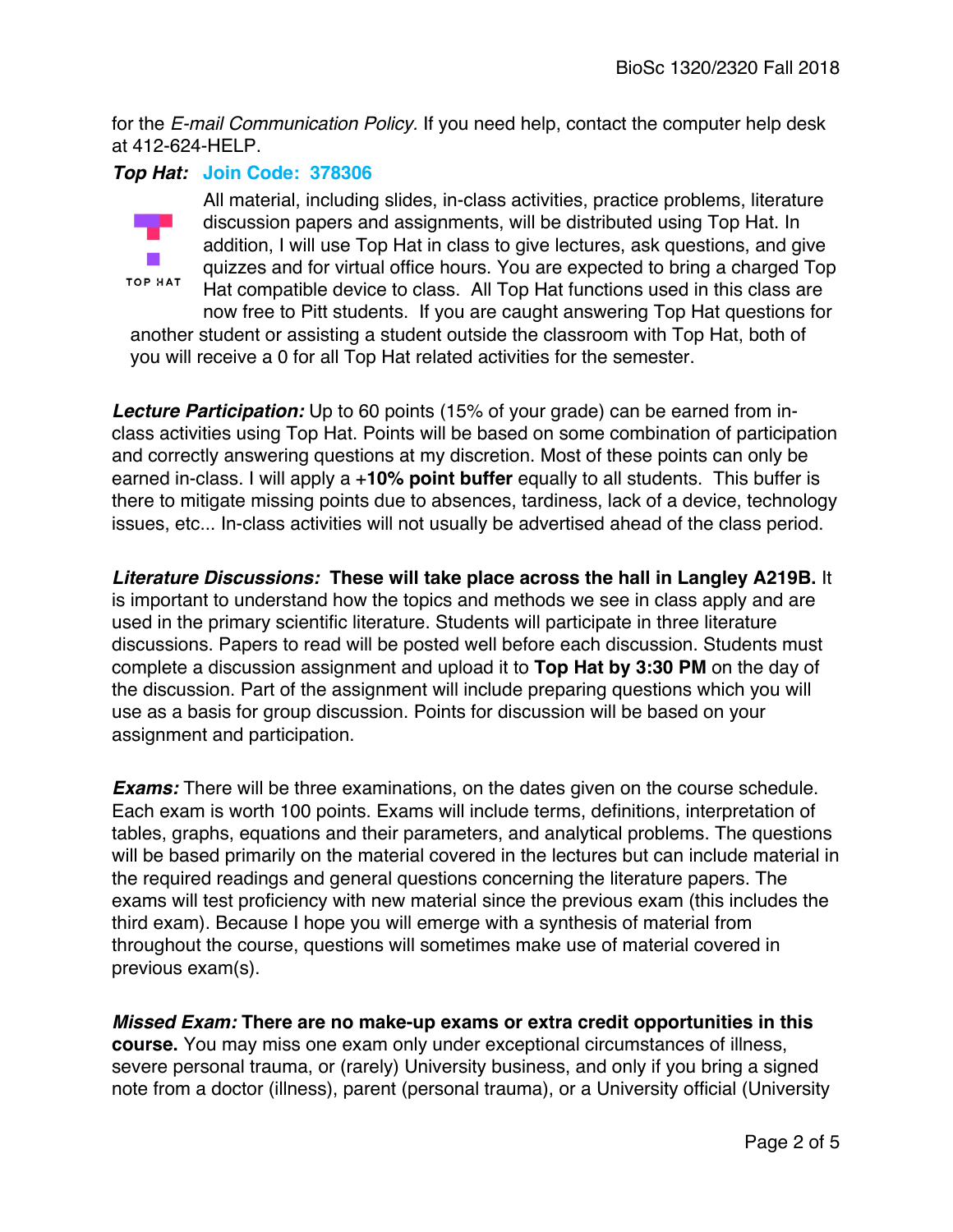business) within one week of the exam. If you miss one exam with a valid excuse, the value of the other 2 exams increase to 150 points. If you miss more than one exam you should discuss the options available to you with your advisor or the DAS Dean's Office. Please note that you are expected to show up to each exam on time. Late arrivals will be given the exam during the time that remains. Transportation problems and weather issues are not considered an adequate excuse. If you must travel to reach campus, please allow sufficient time to ensure that you arrive before the exam begins.

*Lecture and Exam Schedule:* The schedule for this course is attached. The topics covered in class might not match the schedule exactly however the exams dates are firm. Please note the dates of the exams to avoid any future scheduling conflicts. The two first exams will be given during regular class time. **The final exam will be in A224**  Langley on Wednesday December 12<sup>th</sup>, 12:00-1:50 PM.

*Exam Review and Regrades:* Exams will be handed back in class. You will be permitted to look over the exam and ask questions, but exams **DO NOT** leave the room. You may not reproduce any part of the exam in any way while looking at your exam. No photos, copying of questions, etc. Removing an exam or answer key, or reproducing them, will result in a grade of 0 on the exam and an Academic Integrity violation. Addition time to look over exams is possible by appointment. I will discuss the most commonly missed questions in class.

You may request a regrade of an exam by submitting your request in writing and explaining why you think the grading was in error. This request must be submitted to me within one week after the date that the graded exams are returned to the class. Unless the regrade request is simply due to an addition error, please be aware that your entire exam may be evaluated and any question that was graded incorrectly (in your favor) may also be regraded resulting in points deducted from your total.

*Final Grade:* Your final grade will be determined on the basis of your total points earned for the semester. 400 points are possible and the following grade scale will be used:

| Exams                                                   | 300 |
|---------------------------------------------------------|-----|
| Lecture Participation / In-<br><b>Class Assignments</b> | 60  |
| Literature Discussions                                  | 40  |
| Total                                                   |     |

| Final<br>Percentage | Gra<br>de | <b>GPA</b>     |
|---------------------|-----------|----------------|
| $95 - 100%$         | $A+$      | 4              |
| $92 - 94%$          | A         | $\overline{4}$ |
| $90 - 91%$          | $A -$     | 3.75           |
| $88 - 89%$          | B+        | 3.25           |
| $82 - 87%$          | в         | 3              |
| $80 - 81%$          | B-        | 2.75           |
| 78-79%              | $C+$      | 2.25           |
| $72 - 77%$          | C         | $\mathbf{P}$   |
| $70 - 71%$          | $C -$     | 1.75           |
| $68 - 69%$          | D+        | 1.25           |
| 62-67%              | D         | 1              |
| $60 - 61%$          | D-        | 0.75           |
| 59% and below       | F         | 0              |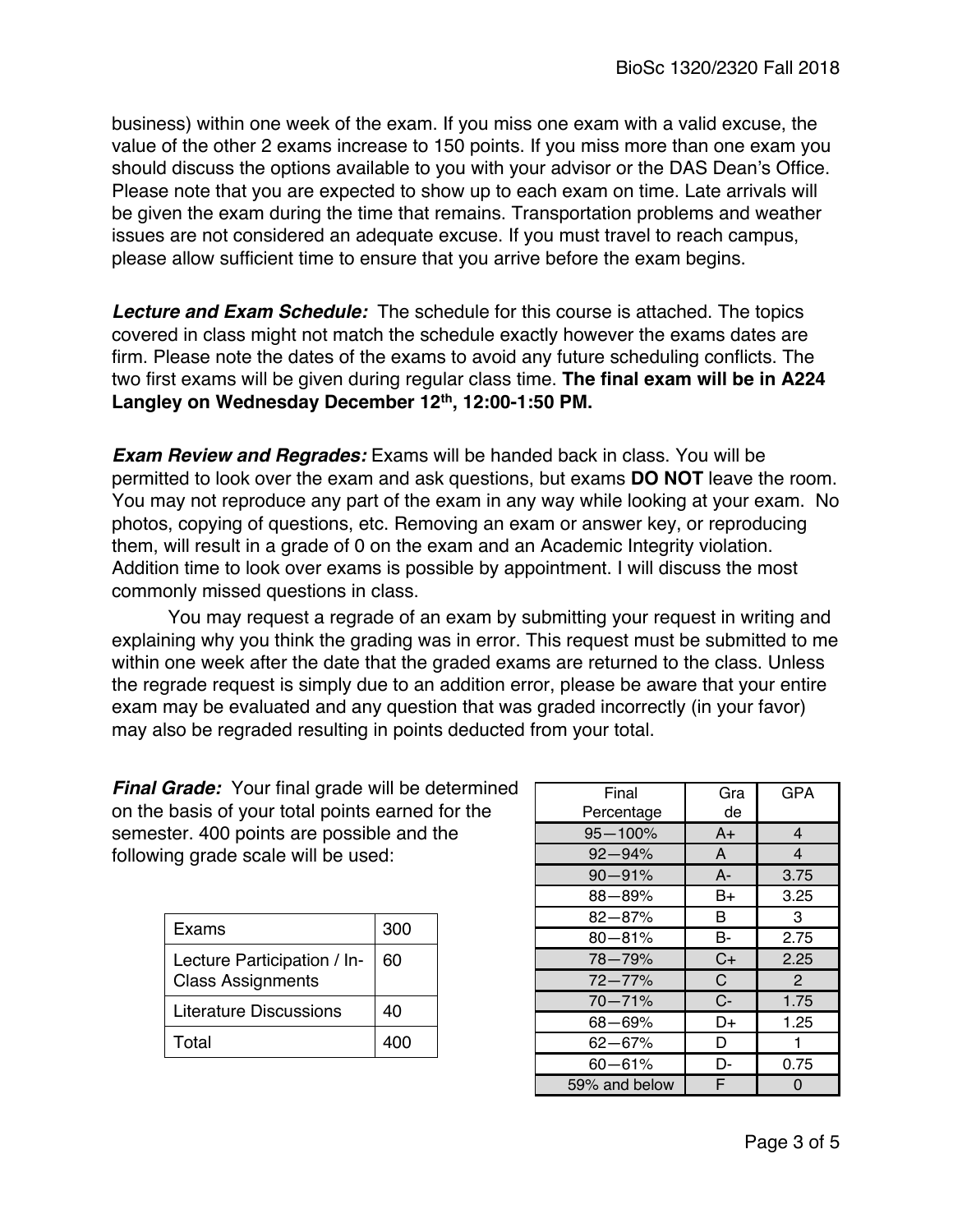*G Grades:* If you wish to petition for a G grade, you must submit a request for this grade change in writing, and you must document your reason(s). You will be required to make arrangements for the specific tasks that you must complete to remove the G grade. Remember that G grades, according to SAS guidelines, are to be given only when students who have been attending a course and have been making regular progress are prevented by circumstances beyond their control from completing the course after it is too late to withdraw.

*E-mail Communication Policy: Each student is issued a University e-mail address (username@pitt.edu) upon admittance. This e-mail address may be used by the University for official communication with students. Students are expected to read email sent to this account on a regular basis. Failure to read and react to University communications in a timely manner does not absolve the student from knowing and complying with the content of the communications. The University provides an e-mail forwarding service that allows students to read their e-mail via other service providers (e.g., Hotmail, AOL, Yahoo). Students that choose to forward their e-mail from their pitt.edu address to another address do so at their own risk. If e-mail is lost as a result of forwarding, it does not absolve the student from responding to official communications sent to their University e-mail address. To forward e-mail sent to your University account, go to http://accounts.pitt.edu, log into your account, click on Edit Forwarding Addresses, and follow the instructions on the page. Be sure to log out of your account when you have finished. (For the full E-mail Communication Policy, go to www.bc.pitt.edu/policies/policy/09/09-10-01.html.)*

*Academic Integrity:* Cheating/plagiarism will not be tolerated. Students suspected of violating the University of Pittsburgh Policy on Academic Integrity, from the February 1974 Senate Committee on Tenure and Academic Freedom reported to the Senate Council, will be required to participate in the outlined procedural process as initiated by the instructor. A minimum sanction of a zero score for the quiz or exam will be imposed. View the complete policy at www.cfo.pitt.edu/policies/policy/02/02-03-02.html.

**You may not use unauthorized materials during an exam, including notes, dictionaries, programmable calculators, pagers, telephones, smart phones, and any device that can connect to the internet. You must submit for grading only material that is written exclusively in your own words and written or drawn in your own handwriting.** Violation of the Academic Integrity Code requires the instructor to submit an Academic Integrity Violation Report to the Dean's Office.

*Disability Resources and Services:* If you have a disability for which you are or may be requesting an accommodation, you are encouraged to contact both the instructor and the Office of Disability Resources and Services, 140 William Pitt Union, 412-648- 7890/412-624-3346 (Fax), as early as possible in the term. Disability Resources and Services will verify your disability and determine reasonable accommodations for this course.